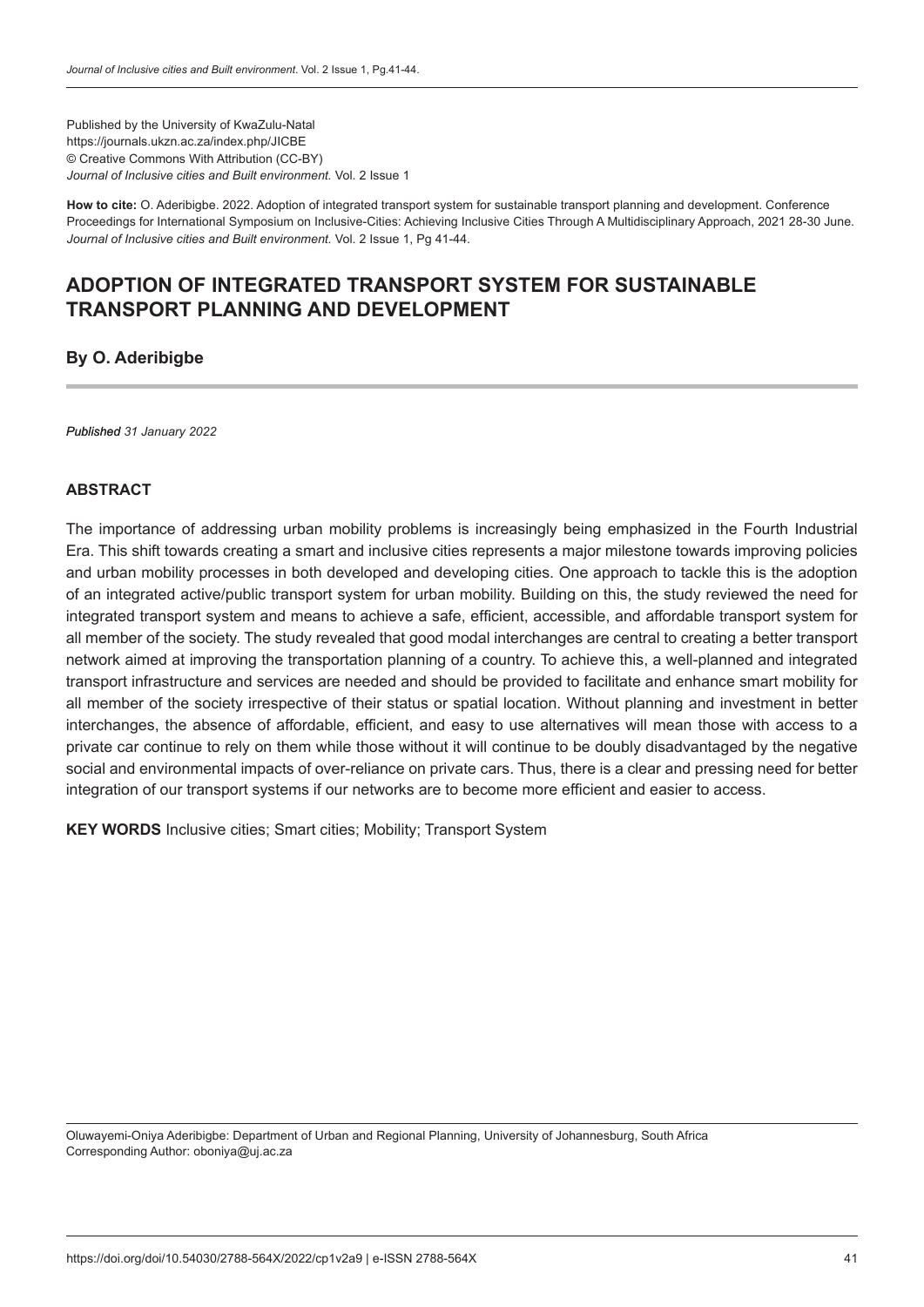# **1. INTRODUCTION**

Transport is a necessary pre-requisite that enables inclusive economic growth, poverty reduction, social progress and an overall improved quality of life. For instance, in Ethiopia, access to all roads in 15 villages has helped to reduce the incidence of poverty by 6.7% (World Bank, 2015). Investing in efficient and clean transport infrastructure and services (passenger and freight) is key to achieving sustainable economic growth, improving access to services and markets, and enhancing social wellbeing of communities, building productive capacity, as well as promoting trade and regional and global integration.

According to the World Bank (2015), adequate transport is unavailable for the world's poorest and most vulnerable people. Even though global transport investments are estimated at between US\$1-\$2 trillion per year, less than 40 percent is in developing countries; home to more than 80 percent of the world's population. Affordable transport solutions are key for the poor to access opportunities and generate savings. For example, in Nairobi, Kenya the urban poor spend up to 30% of their household income on transport (Starkey and Hine, 2014).

Transport systems have a crucial role to play in the development and growth of cities thus making human settlements inclusive; safe, resilient and sustainable. One of the targets of the sustainable development goals calls for strengthening efforts to provide access to safe, affordable, accessible and sustainable transport systems for all. It also underlines the need to pay special attention to the needs of those in vulnerable situations, women, children, persons with disabilities and older persons. Globally, the trend in traffic volume is well known, as it has been on the rise for decades. Also, mobility demand has been rising due to increased car ownership in both the developed and developing countries of the world. Andrzej (2002) asserted that the consequential effect of this is seen in traffic congestions in major cities of the world. Sustainable urban transport systems require alternatives to the use of private cars that are competitive in terms of convenience and flexibility as well as cost. Based on this, the enlargement of existing transport infrastructures may not be solution to the ever-growing traffic problems thus a need to adopt integration of transportation system.

# **2. SETTINGS**

The Integrated Transportation Management Systems aims at integrating all modes and all roads into a 'system' by focusing the interest of researches, in consideration of benefits anticipated within the transport community in elevating current transportation systems to an integrated operation. In a report by the Organisation for Economic Coperation and Development OECD, (2018), to achieve a sustainable urban transport system, there is need to generate alternatives to the use of private cars that are competitive in terms of convenience and flexibility as well as cost.

 One of the ways of integrating transport system is through the adoption of nonmotorized travel such as cycling to reduce over dependence and reliance on the road.

Chin and Foong (2005) defined Sustainable development as one that meets the needs of the present generation without compromising the ability of future generations to meet their own needs. Sustainable transport refers to the broad subject of transport that is sustainable in the senses of social, environmental and climate impacts. Sustainable transport aims at a proper balance between current and future environmental, social and economic qualities. Sustainable transport is a key element in development of sustainable cities. It can thus be asserted from the above that the adoption of an integrated transport system encompasses different aspect of the community and economy at large, it considers the environment by increasing the air quality and reduction in noise pollution, it also considers the inhabitants of the environment by considering their safety and satisfaction. This implies that the adoption of an integrated transport system is all inclusive of both the environment and its inhabitants.

# **3. RESULT AND DISCUSSIONS**

This section discussed the measures aimed at achieving an integrated transport system in some selected countries of the world.

#### **3.1 GUIDING PRINCIPLES FOR THE ACHIEVEMENT OF AN INTEGRATED TRANSPORT SYSTEM;**

A report by the Chicago new transportation and mobility task force (2019), opined that for any country to be smart in terms of transport, the following principles must be adopted:

#### **A transportation system that is safe for all users:**

Safety is paramount and a core consideration of any new transportationrelated policy or program. For instance, Chicago new transportation and mobility task force in City of Chicago (2019) asserted that in 2018, Chicago had 121 fatalities. To avoid subsequent occurrence, the city sought a way to improve its streets and sidewalks, protect pedestrians, prevent crashes, and implement systems to lessen the severity of crashes

#### **Mobility choices that are accessible, equitable, affordable, and nondiscriminatory.**

Access to convenient and affordable options is not always available in every neighborhood, or to all incomes, ages, and abilities. Studies by Aderibigbe and Fadare (2018), Ipingbemi (2015) and World Bank (2015) asserted vulnerable groups such as women, aged and disabled often face transportation barriers and mobility challenges during trip making. The public transit system is the backbone of all transport modes and must be supported and complemented by new mobility options.

#### **A city that is efficient, smart, and reliable.**

The introduction and adoption of new technologies improves efficiency, access, and mobility, but the success of any country largely depends on its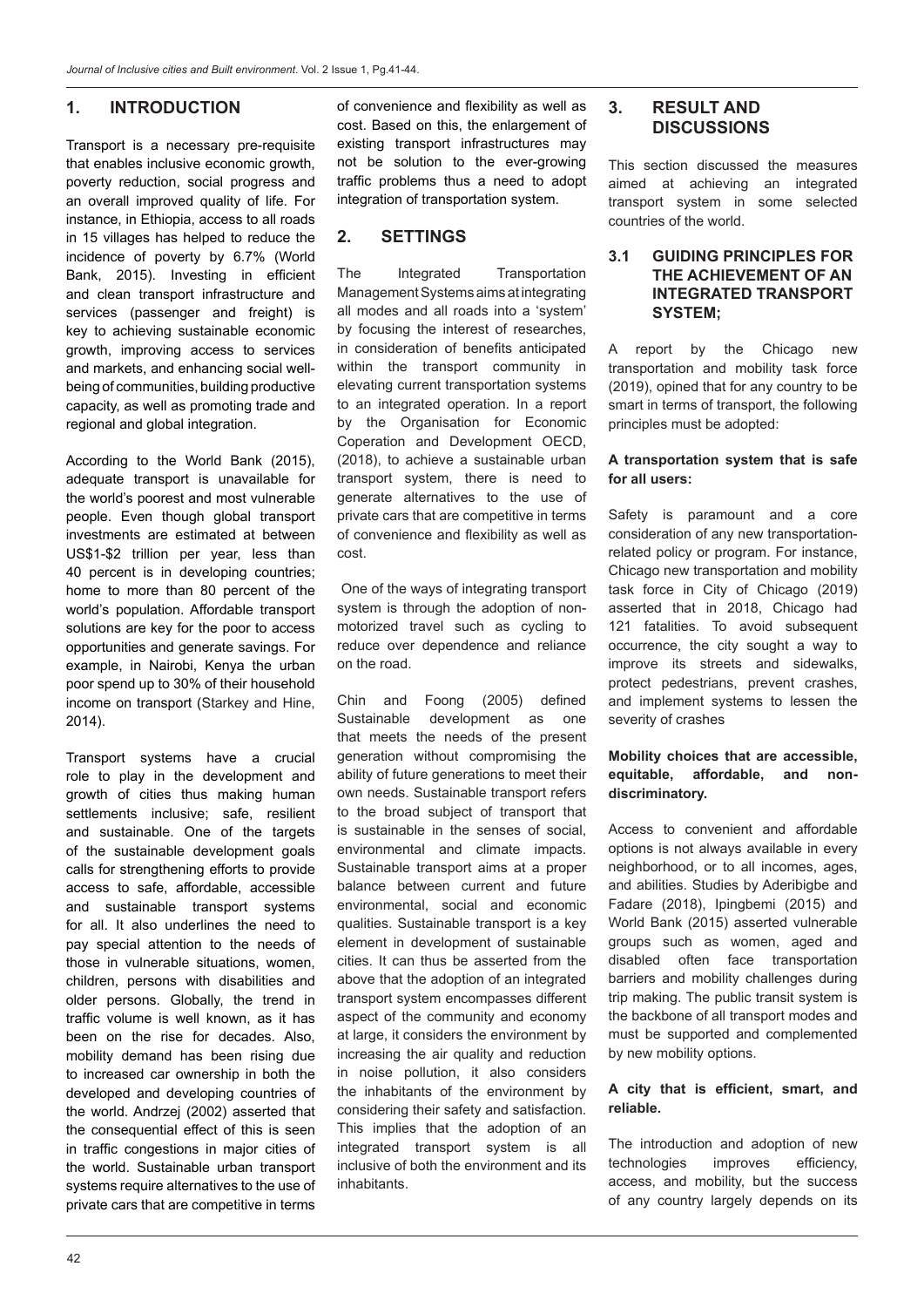continuous usage. The use of smart technologies such as electric vehicles being used in some parts of Europe and China. Wikipedia (2021) reported that Europe had more than 3.2 million plug-in electric passenger cars and light commercial vehicles on the road at the end of 2020.

# **Communities that are sustainable, healthy, and built using universal design principles.**

Prioritizing health and environment as part of transportation planning is also essential achieving sustainable development.

### **Data and information that is actionable, transparent, shared and secured.**

Information on the demographic needs of road users as well as existing transportation infrastructures are not available or not up to date. This has prevented stakeholders in making well and informed decision on the specific needs of different categories of people during transport planning (Elahi 2008).

### **3.2 IMPLEMENTATION METHODS FOR THE ADOPTION OF AN INTEGRATED TRANSPORT SYSTEM;**

- Provide adequate pedestrian/ cycling walkways such as bike parking areas at stations and stops
- Integrate ticketing and information systems as well as the physical transport infrastructure.
- Integrated fares.
- Integrated service information.

## **3.3 ROLES OF INTEGRATED TRANSPORT SYSTEM IN SUSTAINABLE PLANNING AND DEVELOPMENT**

- Integrate land use and transport planning:
- Improve public transport
- Promote safety and well-being
- Ensure social inclusion and accessibility
- Promote freight integration
- Protect the environment and overall livability of the city
- Support rural development

# **4. CONCLUSION AND RECOMMENDATIONS**

The role of integrated public transport system for sustainable growth helps to promotes a safe, comfortable and livability of the community/city. Hence, regional integration should be considered so that there will be linkages between and among regions and communities.